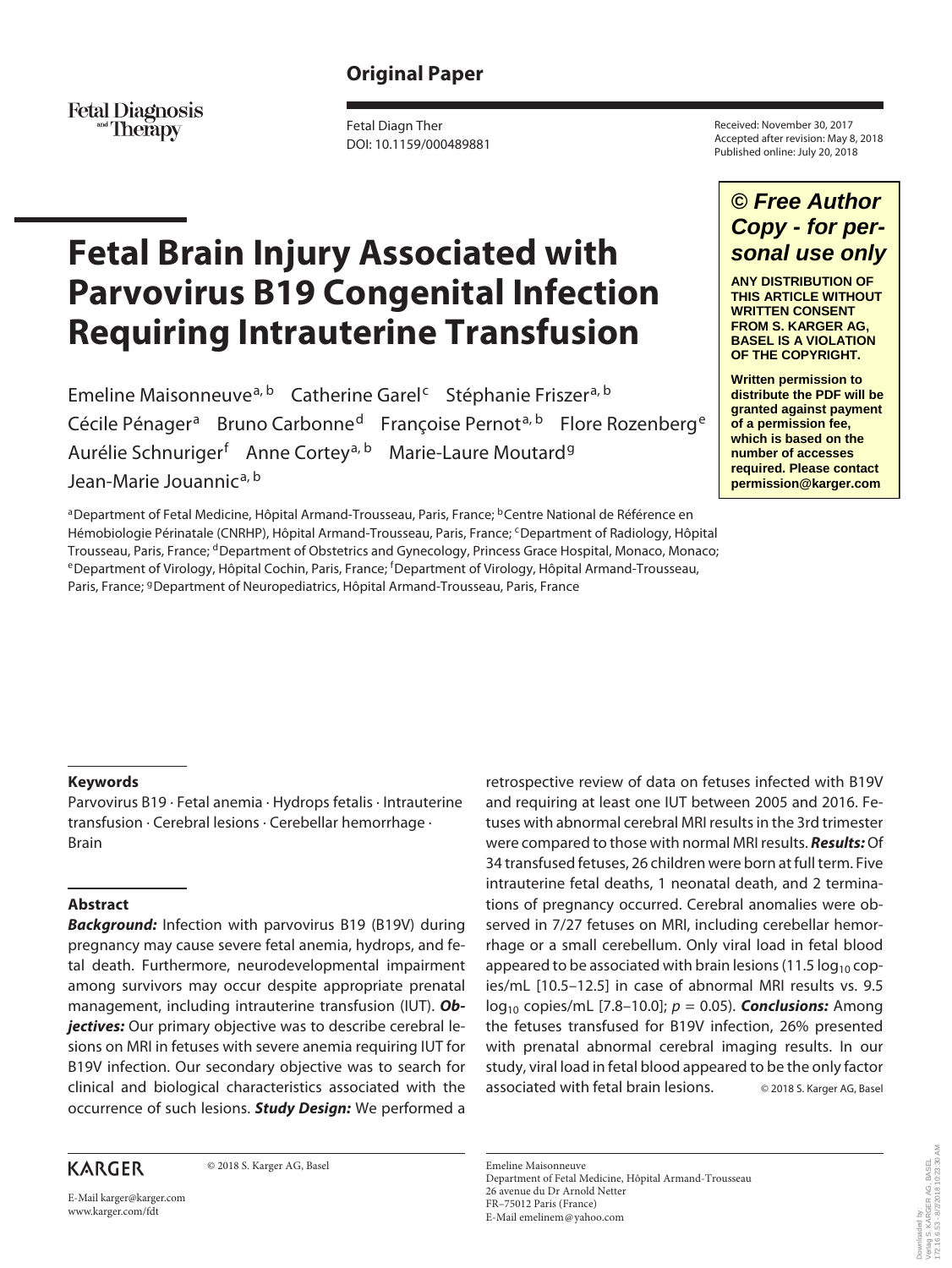#### **Introduction**

Human parvovirus B19 (B19V) is a small singlestranded DNA virus, which is responsible, mainly in children, for erythema infectiosum or fifth disease. During pregnancy, infection with B19V can be transmitted vertically from mother to fetus in up to 30–50% of cases and cause severe fetal complications, such as severe anemia secondary to fetal erythroid progenitor cell infection and apoptosis [1–5]. Severe anemia may cause high-output cardiac failure and nonimmune hydrops. B19V may also directly infect myocardial cells and lead to myocarditis that further worsens the cardiac failure. Severe anemia and/or myocarditis are high-risk factors for intrauterine fetal death (IUFD). Intrauterine transfusion (IUT) is commonly used for the treatment of severe fetal anemia, with an overall reported fetal survival rate of 75–90% [1, 6, 7]. Nevertheless, among the survivors of 3 cohorts of B19V-infected fetuses, 16% of the infants presented with neurodevelopmental impairment at a median age of 5 years (range: 13 months to 13 years) [7–10]. However, the pathophysiological mechanisms of brain injury induced by fetal B19V infection remain unclear in the literature [9, 11]. There are only few reports of isolated cases of prenatal neuroimaging findings related to congenital B19V infection [11–14].

We aimed to describe the imaging patterns of fetal brain damage on ultrasound and MRI in a consecutive series of fetuses infected with B19V. Our secondary objective was to search for clinical and biological characteristics associated with the occurrence of such lesions: the severity and earliness of anemia, viral replication, and hemodynamic changes generated by IUT.

#### **Subjects and Methods**

#### *Patients*

The perinatal data on patients with hydrops fetalis and/or severe fetal anemia following B19V infection and managed at our National Reference Center (CNRHP, Centre National de Référence d'Hémobiologie Périnatale) between January 2005 and December 2016 were retrospectively reviewed. The diagnostic criterion for congenital B19V infection was positive B19V polymerase chain reaction (PCR) results in fetal blood (FB) samples or amniotic fluid (AF). We included 34 infected fetuses alive at the time of diagnosis of severe anemia and who underwent at least one IUT.

#### *Management of Fetal B19V Infection at Our Center*

A serological diagnosis of primary B19V infection during pregnancy was performed because of either maternal symptoms (rash, fever, arthralgia, etc.) or fetal signs (IUFD, fetal hydrops, and/or anemia). According to the published guidelines [5], when maternal infection had occurred, weekly ultrasound investigation of the fetus up to 12 weeks after infection was performed to identify signs of moderate-to-severe fetal anemia defined as a peak systolic flow velocity of the middle cerebral artery >1.5 MoM [15] and/or fetal hydrops (meeting at least 2 criteria of the following: ascites, pericardial or pleural effusion >3 mm, and prefrontal subcutaneous edema >5 mm). In case of suspected severe fetal anemia, the treatment was emergency IUT. Severely anemic fetuses were transfused with adult donor packed red blood cells, crossmatched with the mother, with a hematocrit >70–80%. Following IUT, fetal followup included weekly monitoring of the peak systolic flow velocity of the middle cerebral artery during the first month, and ultrasound focused on the fetal brain every month. A second-line neuroimaging examination including ultrasound and MRI was systematically performed in cases of fetal anemia requiring IUT. After birth, the neonates underwent clinical assessment by a neuropediatrician, brain MRI at 2 months of age, and neurological followup in case of cerebral anomalies.

#### *Data Collection*

Of each patient, the following characteristics were recorded: gestational age at the time of diagnosis of severe fetal anemia; the number of IUTs and gestational age at the IUTs; fetal hemoglobin at FB sampling before and after transfusion; reticulocyte, leukocyte, and platelet counts; and the viral load in FB and/or in AF. In cases of IUFD occurring before IUT, only amniocentesis was performed. We considered the following criteria to define the severity of fetal anemia: gestational age at diagnosis (<24 weeks of gestation); the presence of hydrops fetalis; the hemoglobin level before the first IUT  $\left( \langle 2 \frac{g}{dL} \rangle \right)$ ; a low reticulocyte count  $\left( \langle 10 \rangle \right)$  of the red blood cell count); and the need for a second or third IUT. The criteria associated with viral activity were a viral load in FB and/or AF and severe thrombocytopenia (platelet count <50  $\times$  10<sup>3</sup>/mm<sup>3</sup>) before the first IUT; the criterion reflecting hemodynamic changes was an increase in hemoglobin level at the first IUT.

For each fetus, we collected ultrasound and MRI findings in the 3rd trimester. The fetal brain was examined according to the guidelines of the International Society of Ultrasound in Obstetrics and Gynecology [16]. Ultrasonography was performed by an expert in fetal neuroimaging using a Toshiba (Aplio; Toshiba, Tokyo, Japan) ultrasound system with transabdominal probes (3.5–14 MHz) or transvaginal probes (6 MHz) when required in cephalic presentations. MRI scans were performed using a 1.5-T unit (Philips Medical System or General Electric Optima). The prenatal MRI protocol included at least T1-weighted fast spin echo sequences, T2-weighted ultrafast spin echo single-shot sequences, and gradient echo T2 sequences. The postnatal MRI protocol included at least T1-weighted, T2-weighted, and susceptibility-weighted imaging sequences. The ultrasound and MRI data on the fetuses with abnormal findings were reviewed by an expert in fetal neuroimaging (C.G.).

We collected data on the neurological examination at birth and on follow-up by a neuropediatrician for all children, as well as data on postnatal cerebral MRI (performed between 1 and 6 months of age) for those with cerebral anomalies diagnosed in the prenatal period. For the children with normal fetal MRI and normal clinical examination results at birth, the follow-up data were provided by the corresponding physicians. In IUFD cases, postmortem examination results were collected, unless the parents declined.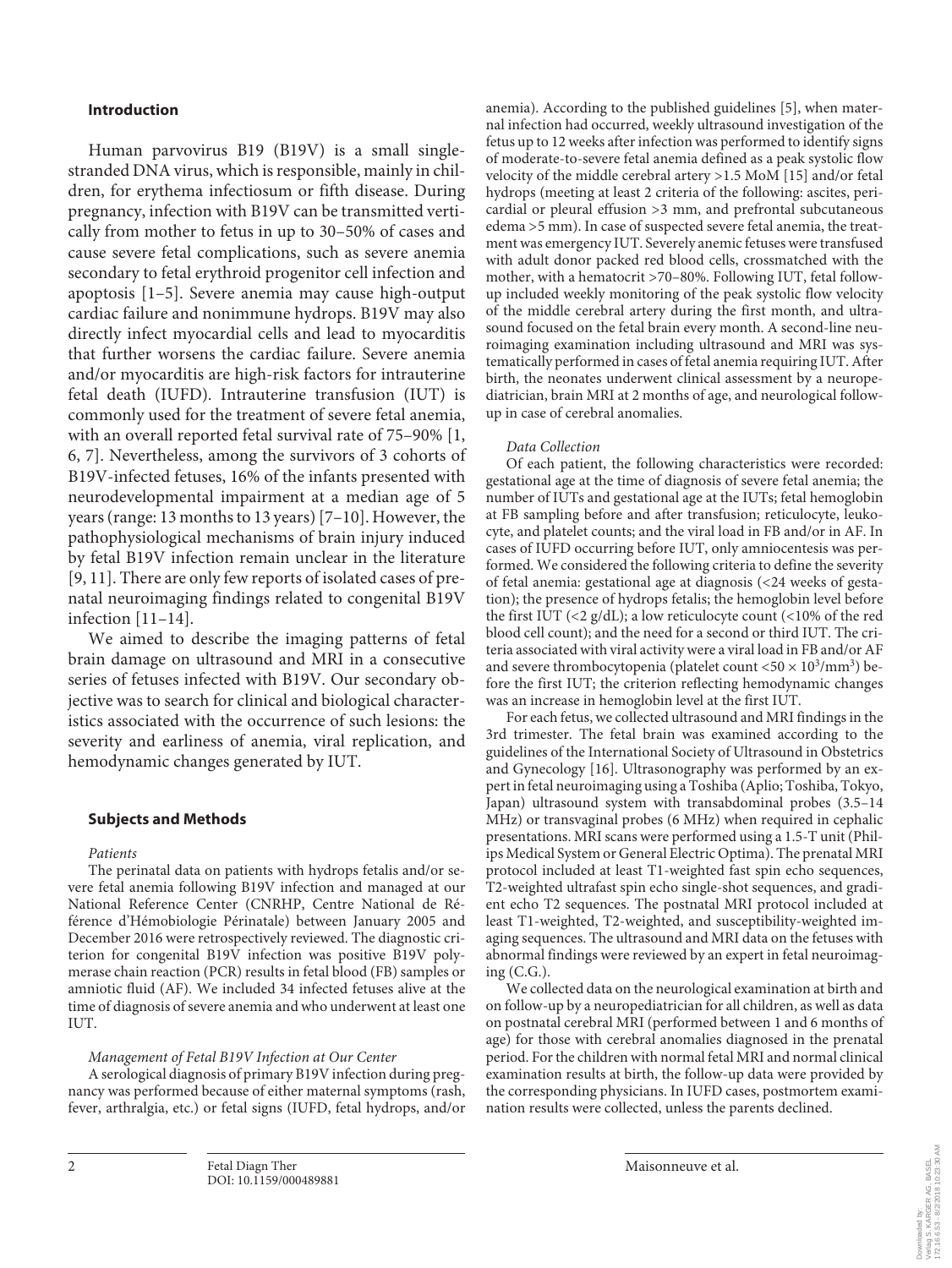**Fig. 1.** Flowchart of the study. PCR, polymerase chain reaction; IUFD, intrauterine fetal death; IUT, intrauterine transfusion; TOP, termination of pregnancy; WG, weeks of gestation. \* TOP was performed due to maternal mirror syndrome (preeclampsia and HELLP syndrome) associated with fetal hydrops at 24 weeks. \*\* This fetus presented with hydrops at 30 weeks and a normal brain at ultrasound. He was transfused at 30 WG, which allowed increasing hemoglobin from 2.5 to 10 g/dL. An emergency caesarean section was performed in another center at 31 WG because of an abnormal fetal heart rate, with the newborn presenting a hemoglobin level of 4 g/dL at birth, and which resulted in a neonatal death. Cerebral MRI was not performed in this case, owing to time constraints.

**Table 1.** Clinical, virological, and biological characteristics of the 34 fetuses transfused in utero for anemia related to parvovirus B19 infection

#### *Statistical Analysis*

After having collected the descriptive statistics on the cohort of 34 fetuses with hydrops fetalis and/or severe anemia, we conducted a case-control study on the fetuses transfused for severe anemia caused by B19V infection and who underwent cerebral MRI in the 3rd trimester. The cases corresponded to fetuses with cerebral damage on MRI and the controls were those with normal MRI results. We excluded IUFDs before or after IUT because they occurred before the 3rd trimester MRI examination could be performed.

Fetal Brain Injury Associated with Parvovirus B19 Congenital Infection



| $16$ [12.5-18]<br>$22$ [22-24]<br>$23$ [22-24]                                           |
|------------------------------------------------------------------------------------------|
| 33/34 (97%)<br>28/34 (82%)                                                               |
| $7.8$ [ $7.0-8.5$ ]<br>$10.0$ [8.4-11.0]                                                 |
| $2.9$ [1.9–3.3]<br>$5.3$ [4.7-6.2]<br>$6.5$ [5.0-8.0]                                    |
| 55,000 [40,000-86,000]<br>2,165 [1,812-2,675]<br>$39$ [ $38-40$ ]<br>3,180 [2,985-3,358] |
|                                                                                          |

Values are presented as the median [IQR] unless specified otherwise. WG, weeks of gestation; IUT, intrauterine transfusion; IQR, interquartile range.

> To assess a possible relationship between cerebral lesions and both clinical and viral criteria, we performed univariate analyses. Significant effects were based on the  $\chi^2$  test to compare categorical variables, and Fisher's exact test was used when the assumptions of the  $\chi^2$  test were violated. Continuous variables were compared with the Wilcoxon rank-sum test because their distributions were not parametric. The statistical analyses were performed with R software version 3.2.3. A *p* value <0.05 was considered statistically significant.

172.16.6.53 - 8/2/2018 10:23:30 AM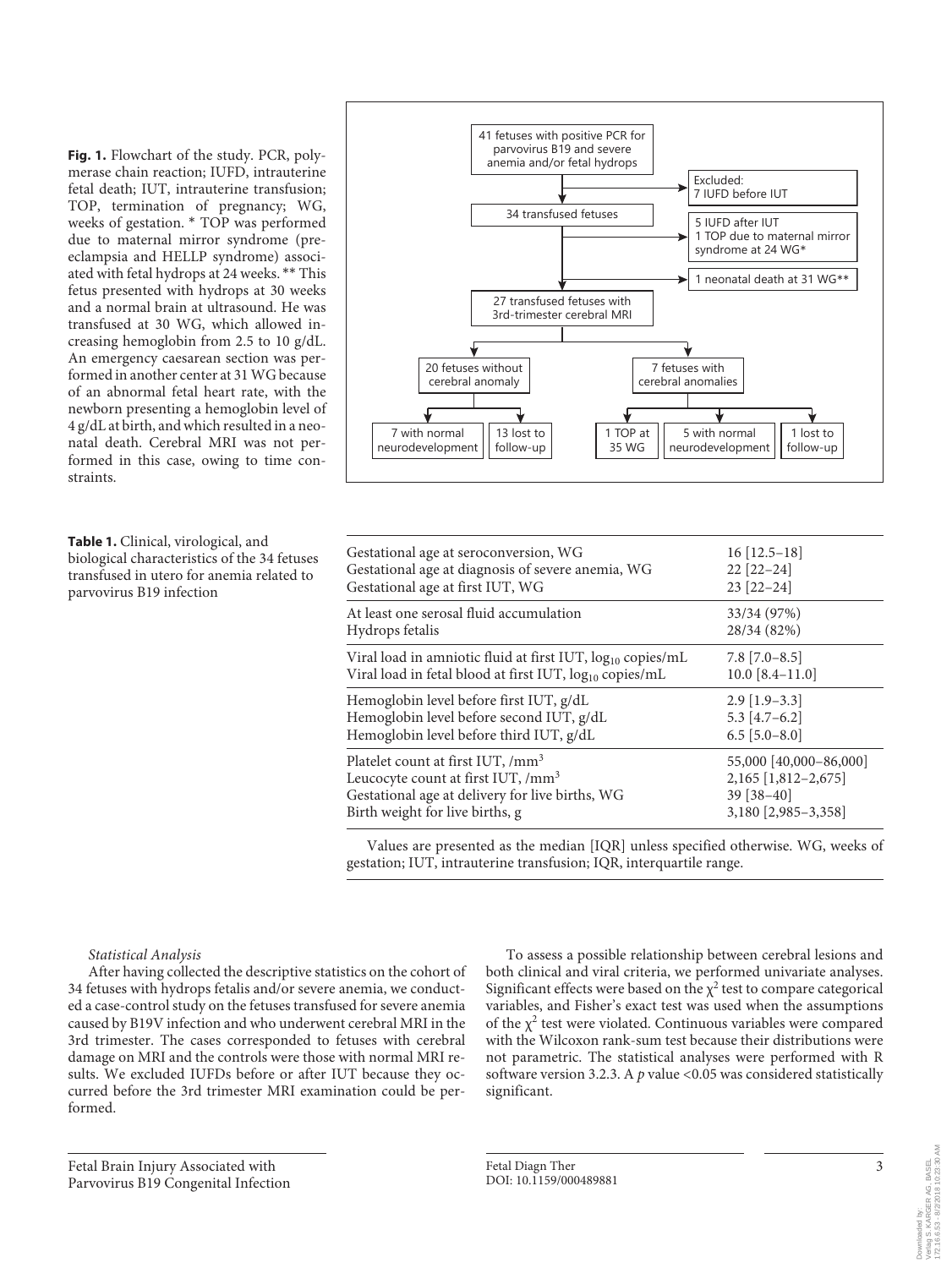| Case<br>Χó.         | GA at<br>IUT,<br>first<br>WG | at first IUT<br>platelets<br>Hb and | IUT,<br>$\boldsymbol{\pi}$ | Viral load,<br>copies/mL<br>$log_{10}$                            | ultrasound before IUT<br>2nd-trimester fetal                                                             | 3rd-trimester fetal<br>ultrasound                                                                                                                                                          | 3rd-trimester fetal cerebral MRI                                                                                                                                                                                                                                                                                                                                                                                                                                                                                                                                               | Cerebral MRI between<br>1 and 6 months of age                                                         | development<br>Neuro-                                                                     |
|---------------------|------------------------------|-------------------------------------|----------------------------|-------------------------------------------------------------------|----------------------------------------------------------------------------------------------------------|--------------------------------------------------------------------------------------------------------------------------------------------------------------------------------------------|--------------------------------------------------------------------------------------------------------------------------------------------------------------------------------------------------------------------------------------------------------------------------------------------------------------------------------------------------------------------------------------------------------------------------------------------------------------------------------------------------------------------------------------------------------------------------------|-------------------------------------------------------------------------------------------------------|-------------------------------------------------------------------------------------------|
|                     | 25                           | $Hb = 4.4$<br>$P1t = 25$            | $\mathbf{C}$               | Ź                                                                 | Ź                                                                                                        | HC 5th perc<br>32 WG <sup>a</sup> :                                                                                                                                                        | cerebellar vermis and TDC<br>biometry <3rd perc,<br>32 WG: encephalic<br><3rd perc                                                                                                                                                                                                                                                                                                                                                                                                                                                                                             | Lost to follow-up                                                                                     | Lost to follow-up                                                                         |
| $2b$                | 23                           | $Hb = 3.3$<br>$P1t = 49$            | $\sim$                     | 11.5 in FB                                                        | G: normal<br>23 W                                                                                        | 32 WG: normal                                                                                                                                                                              | hypointensity signal of the<br>hypothalamus and the<br>32 WG: T2-weighted<br>caudate nucleus                                                                                                                                                                                                                                                                                                                                                                                                                                                                                   | Not done                                                                                              | Normal neurologic<br>examination at 3<br>months                                           |
| 3 <sup>b</sup>      | 23                           | $Hb = 2.0$<br>$P1t = 74$            | $\mathbf{\Omega}$          | 8.2 in AF                                                         | <5th perc<br>Ö<br>23 W <sub>0</sub><br>TCD                                                               | asymmetrical cerebellar<br>HC43rd perc,<br>hemispheres<br>33 WG <sup>a</sup> :                                                                                                             | cerebellar hemorrhagic damage,<br>30 and 33 WG: right cerebellar<br>hemisphere <3rd perc,<br>normal vermis                                                                                                                                                                                                                                                                                                                                                                                                                                                                     | asymmetrical cerebellar<br>hemispheres, unilateral<br>cerebellar hemorrhagic<br>3.5 months:<br>damage | Normal neurologic<br>examination at 2<br>walking at 20<br>months<br>years;                |
| $\ddot{\mathrm{e}}$ | 27                           | $Hb = 1.7$<br>$\mathrm{Plt} <\!10$  | 3                          | 12.5 in FB                                                        | G: HC <5th<br>TCD not<br>measured<br>27 W<br>perc,                                                       | BPD and HC 24th perc<br>TCD <3rd perc<br>32 WG <sup>a</sup> :                                                                                                                              | 36 WG: TCD between 3rd and<br>32 WG: TCD <3rd perc<br>5th perc                                                                                                                                                                                                                                                                                                                                                                                                                                                                                                                 | 2 months: normal                                                                                      | Normal at 9<br>months                                                                     |
| $\overline{5}$      | 22                           | $Hb = 2.1$<br>$P1t = 40$            | $\overline{ }$             | 7.5 in $AF$                                                       | G: normal<br>$22$ W                                                                                      | 33 WG: normal                                                                                                                                                                              | 32 and 34 WG: vermis and TCD<br>atrophy of the anterior lobe of<br>the vermis<br><3rd perc,                                                                                                                                                                                                                                                                                                                                                                                                                                                                                    | neuropathologic<br>(no postmortem<br>examination)<br>TOP                                              | TOP                                                                                       |
| $\circ$             | $\overline{17}$              | $Hb = 2.9$<br>$P1t = 124$           | $\overline{ }$             | 10.5 in FB<br>5.5 in AF                                           | cerebellar hemisphere<br>G: TCD 55th<br>21 WG: TCD 20th<br>perc, bilateral<br>hemorrhage<br>16 W<br>perc | 27 and 32 WG <sup>a</sup> : bilateral<br>cerebellar hemisphere<br>hemorrhage, normal<br>vermis                                                                                             | normal vermis, TCD 15th perc<br>32 WG: bilateral cerebellar<br>hemisphere hemorrhage,                                                                                                                                                                                                                                                                                                                                                                                                                                                                                          | cerebellar hemorrhagic<br>6 months: bilateral<br>damage                                               | Normal neurologic<br>development at 3<br>examination at 2<br>normal<br>years;<br>years    |
| $\triangleright$    | 24                           | $Hb = 3.3$<br>$P1t = 52$            | $\overline{ }$             | 7.3 in AF                                                         | TCD <5th perc<br>HC <5th perc,<br>Ö<br>$22$ W                                                            | cerebellar biometry <3rd,<br>hemorrhage of the outer<br>32 WG <sup>a</sup> : HC 47th perc,<br>occipital pseudocysts<br>hemisphere, bilateral<br>unilateral cerebellar<br>part of the right | occipital pseudocysts, unilateral<br>biometrics 5th perc, TCD <3rd<br>perc, normal vermis, bilateral<br>cerebellar hemorrhage of the<br>28 and 32 WG: encephalic<br>right hemisphere                                                                                                                                                                                                                                                                                                                                                                                           | hemorrhagic damage,<br>1 month: cerebellar<br>pseudocysts<br>disappeared                              | Normal neurologic<br>development at 13<br>examination at 2<br>months;<br>months<br>normal |
|                     | findings [35].               |                                     |                            | <sup>a</sup> Ultrasound examination performed by expert pediatric |                                                                                                          |                                                                                                                                                                                            | Hemoglobin levels are expressed in grams per dL. Platelet counts are expressed as n × 10 <sup>3</sup> /mm <sup>3</sup> . GA, gestational age; IUT, intrauterine transfusion; WG, weeks of gestation; Hb, hemoglobin;<br>radiologist (C.G.). <sup>b</sup> Cases 2, 3, and 4 of the present cohort were already cited in a previous series, which was not focused on cerebral<br>FB, fetal blood; AF, amniotic fluid; NA, not available; BPD, biparietal diameter; HC, head circumference; TCD, transverse cerebellar diameter; TOP, termination of pregnancy; perc, percentile. |                                                                                                       |                                                                                           |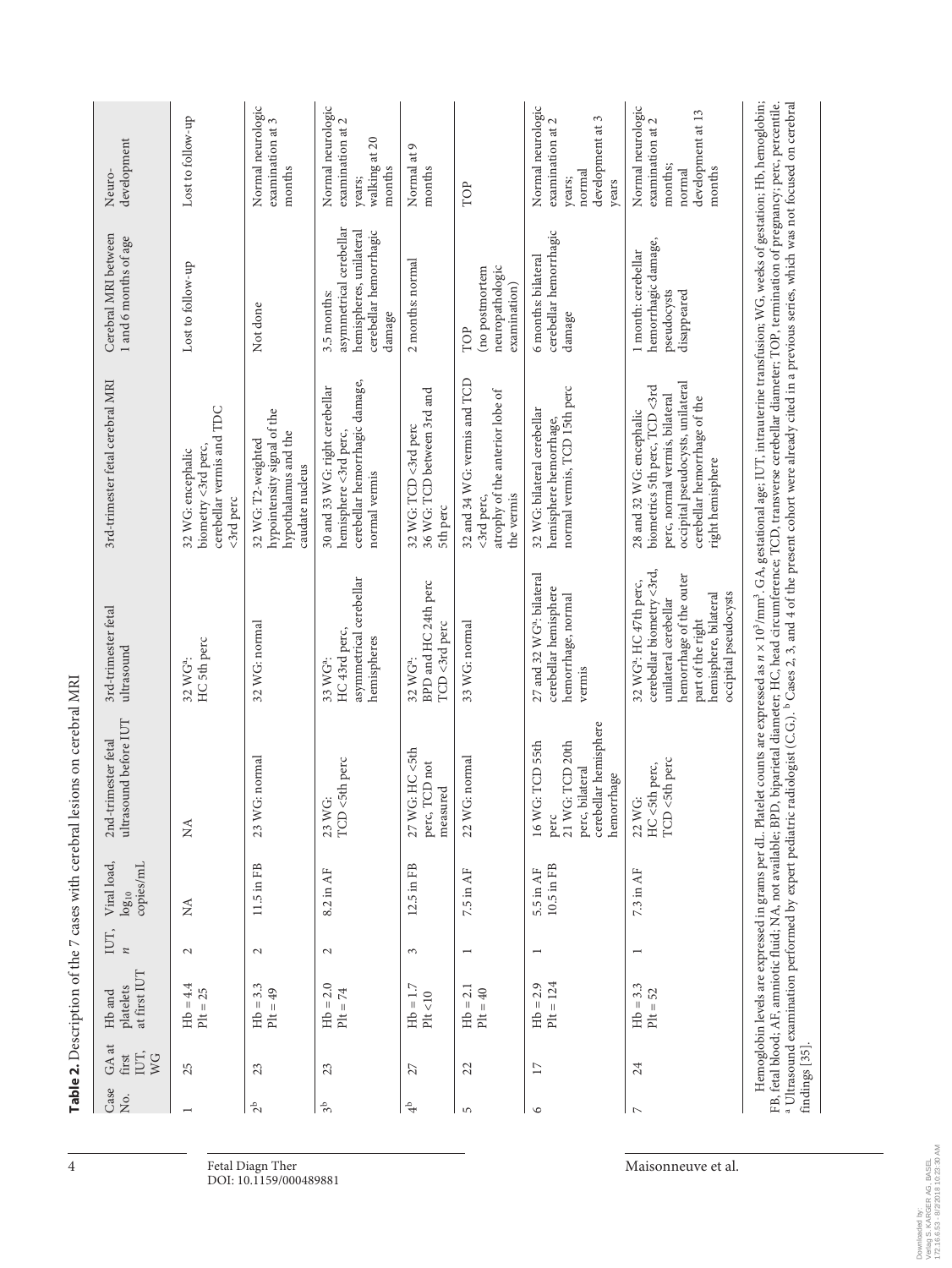

**Fig. 2.** Case 3. Asymmetrical cerebellar hemispheres resulting from right hemispheric hemorrhage; normal vermis. Ultrasound at 30 weeks of gestation demonstrated a small right cerebellar hemisphere (not shown). **a**, **b** MRI at 30 weeks of gestation. **a** T2 weighted axial slice showing a small right cerebellar hemisphere with an irregular border. **b** Gradient echo T2 coronal slice showing

a marked hypointensity signal at the inferior border of the right cerebellar hemisphere, in keeping with hemorrhage (arrow). **c** Postnatal MR image at 3 months of life. The T2-weighted coronal slice shows asymmetrical cerebellar hemispheres. The right hemisphere is smaller and displays abnormal foliation. The vermis (not shown) is normal.

#### **Results**

Among the 41 fetuses with severe B19V infection, 7 IUFDs (17%) were diagnosed before IUT; PCR was positive for B19V in the AF in these cases (Fig. 1). The clinical, hematological, and virological characteristics of the cohort of 34 transfused fetuses are presented in Table 1. We observed 5/34 IUFDs (15%) following an IUT (at 22, 23, and 26 weeks following the first IUT, and at 23 and 24 weeks following the second IUT). One neonatal death occurred at 30 weeks of gestation (WG). Two terminations of pregnancy (TOP) were conducted, at 24 and 35 WG, respectively (Fig. 1; Table 2; case 5). The overall survival rate following IUT was 76%.

MRI examinations were performed at 30–34 WG in 27 cases. Cerebral anomalies were observed in 7/27 cases (26%) on MRI in the 3rd trimester (Table 2). Anomalies at the supratentorial level alone were found in only 1 case with a T2-weighted hypointensity signal of the hypothalamus and the caudate nucleus, suggesting hemorrhagic damage (case 2). Anomalies of the cerebellum were found in 6/7 cases (5 living children and 1 TOP). The transverse cerebellar diameter was below the 3rd percentile in 3 cases. In case 3, the right hemisphere was reduced in size and presenting hemorrhage (Fig. 2). Bilateral hemorrhage with a normal cerebellar biometry was found in case 6 (Fig. 3). In 5/6 cases, the cerebellar vermis was normal. In cases 1, 3, 4, 6, and 7 (Fig. 4), the cerebellar anomalies were first diagnosed by 3rd-trimester ul-

Fetal Brain Injury Associated with Parvovirus B19 Congenital Infection trasound and later confirmed by MRI. Conversely, in case 5, the ultrasound examination result was normal at 33 WG, whereas fetal MRI at 32 WG showed atrophy of the anterior lobe of the vermis, confirmed at 34 WG. TOP was performed at 35 WG. The parents declined an autopsy.

Fetal karyotyping was normal and cytomegalovirus PCR was negative in all cases with cerebral anomalies. Follow-up by a pediatric neurologist ranged between 3 months and 3 years, and postnatal cerebral MRI was performed between 1 and 6 months of age on 4 children.

Among the 5 cases with cerebellar hemispheric anomalies, 4 had a normal neurodevelopmental status and 1 was lost to follow-up (case 1). The child with an anomaly of the caudate nucleus presented with normal development at 3 months of age (case 2).

Considering clinical and biological characteristics potentially associated with the occurrence of cerebral lesions, univariate analysis showed that only viral load in FB appeared to be correlated with the occurrence of abnormal MRI results in the 3rd trimester  $(11.5 \log_{10}$ copies/mL [interquartile range: 10.5–12.5] in case of abnormal MRI results vs.  $9.5 \log_{10} [7.8-10.0]$  in case of normal MRI results;  $p = 0.05$ ) (Fig. 5). We observed no association with criteria related to the severity of anemia, gestational age at the first IUT, severity of thrombocytopenia, viral load in AF, and a great increase in hemoglobin during IUT (Table 3).

172.16.6.53 - 8/2/2018 10:23:30 AM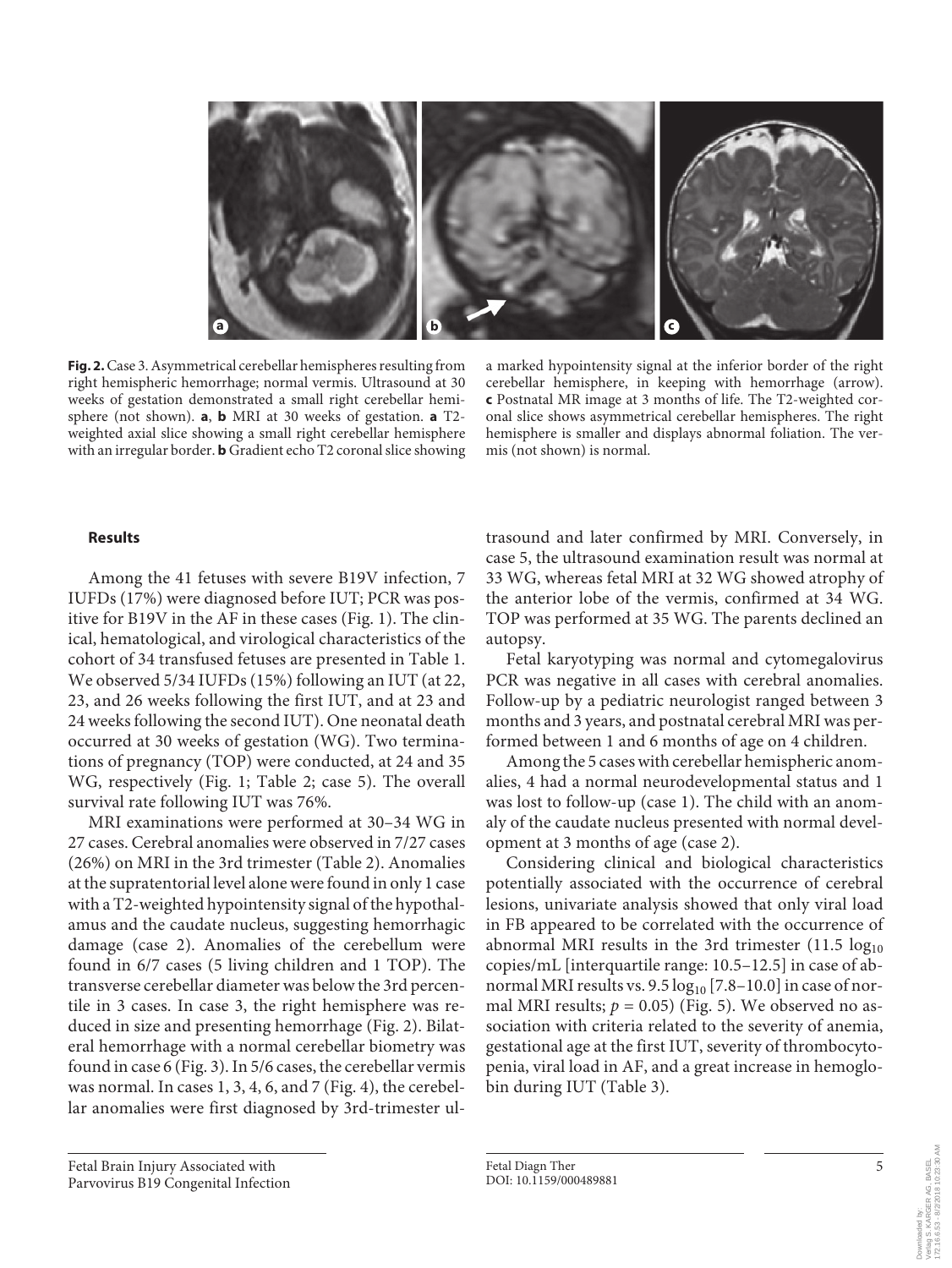

**Fig. 3.** Case 6. Bilateral cerebellar hemorrhage with a normal vermis and biometry. **a**, **b** Ultrasound at 23 weeks of gestation. **a** Axial view at the level of the cerebellum showing bilaterally increased echogenicity of the lateral parts of both cerebellar hemispheres (arrows). **b** Midline sagittal slice showing a normal vermis. **c** MRI at 32 weeks of gestation. Gradient echo T2 weighted coronal slice showing a marked hypointensity signal in the inferolateral part of both cerebellar hemispheres. **d** Postnatal MRI at 3 months of age. T2-weighted coronal slice showing a slight irregularity of the inferior border of the cerebellar hemispheres.

#### **Discussion**

In our series of fetuses transfused for B19V infection, cerebral anomalies were observed in 7/27 fetuses (26%) on cerebral MRI between 30 and 34 WG; the only factor which was associated with fetal brain lesions was a high viral load in FB.

Among the 7 cases with cerebral anomalies observed on 3rd-trimester MRI, 5 cases had been previously diagnosed at the ultrasound examination, while the ultrasound result had been considered normal in 2 cases. MRI specifically revealed an atrophy of the anterior lobe of the vermis, which had not been seen on ultrasound. This supports the added value of MRI for fetuses with severe B19V infection.

Among the 7 cases of cerebral anomalies, 6 were located in the cerebellum, suggesting that the cerebellum may be more susceptible to parvovirus-related injuries than the rest of the brain. In the literature, only isolated cases of fetal cerebellar hypoplasia or uni- or bilateral cerebellar hemorrhage have been reported in association with B19V infection. Sanapo et al. [12] described 1 case with MR images at 34 WG showing bilateral hypoplasia of the cerebellar hemispheres (–2 SD), which was more pronounced inferiorly and associated with a vermis smaller than expected (height of the vermis –4 SD). Postnatal MRI confirmed atrophy of the cerebellar hemispheres and an inferior vermis. The result of a clinical neurological evaluation at 4 months of age was appropriate for the infant's age. Glenn et al. [11] reported 2 cases of cerebral anomalies associated with B19V infection: one case with unilateral cerebellar hemorrhage and bilateral ventriculomegaly, and the other one with bilateral cerebellar hemorrhage and hypoplasia. In both cases, the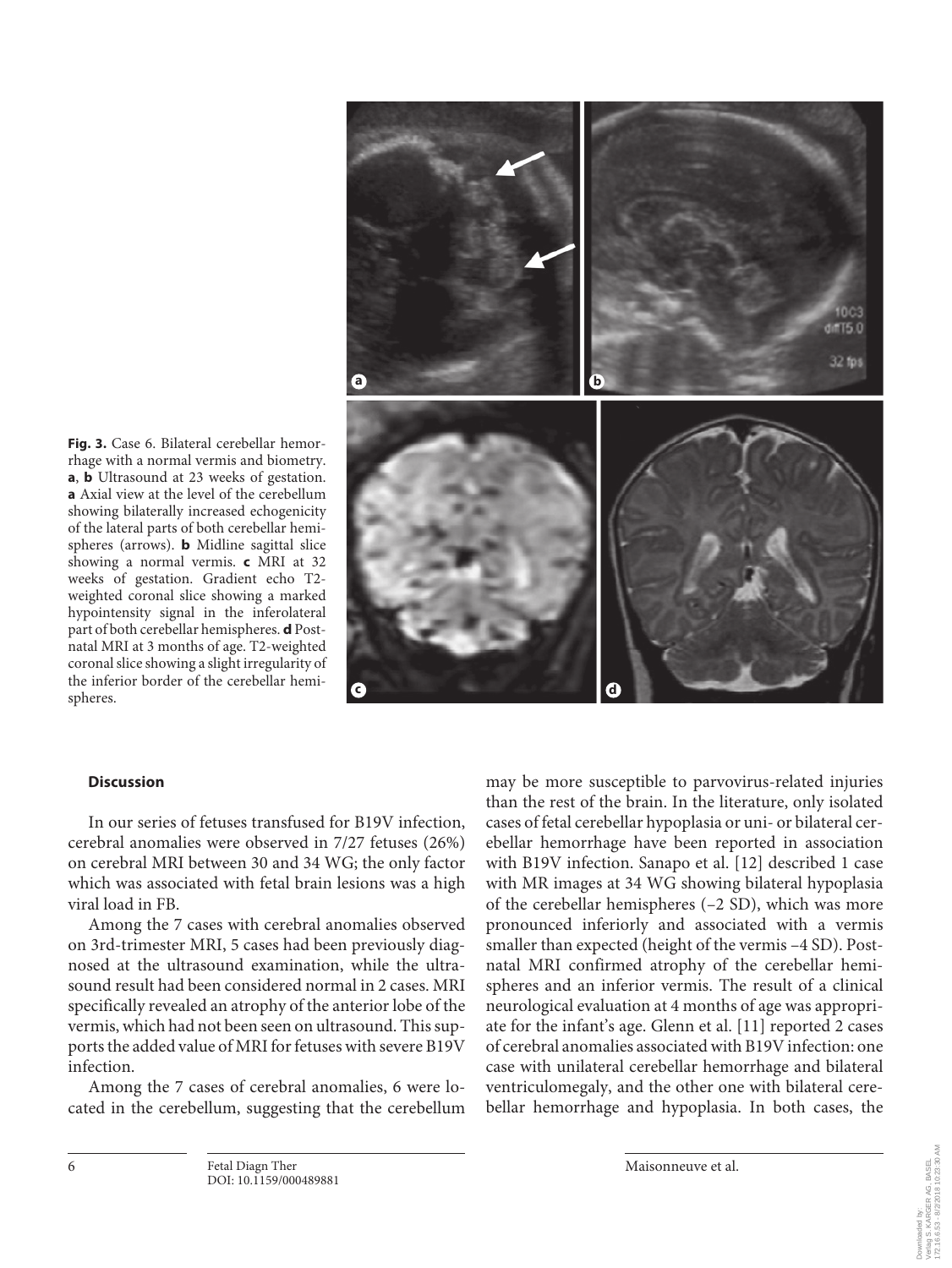

**Fig. 4.** Case 7. Cerebellar hemorrhage, occipital pseudocyst, and normal vermis. The encephalic and cerebellar biometry values were below the 3rd percentile. **a**, **b** Ultrasound scans at 28 weeks of gestation. **a** Axial slice at the level of the cerebellum showing increased echogenicity (arrow) in the lateral part of the right cerebellar hemisphere, suggesting a hemorrhagic insult. **b** Parasagittal ultrasound view at the level of a lateral ventricle demonstrating a pseudocyst (arrowhead) facing the occipital horn. **c**, **d** MRI at 28 weeks of gestation. **c** T2-weighted parasagittal slice at the same level as in **b**; the occipital pseudocyst is well depicted (arrowhead).

pregnancy was terminated and no autopsy was available. In our series, we found 4 cases presenting with one or both cerebellar hemispheres reduced in size, but we did not use the term "hypoplasia." Indeed, a small transverse cerebellar diameter was associated with abnormal cerebellar echogenicity and an irregular border, thus suggesting ischemohemorrhagic insults to the inferior parts of the hemispheres. Conversely, hypoplasia refers to primitive underdevelopment or incomplete development of an organ [17].

In addition, other kinds of cerebral damage associated with congenital B19V infection have been reported. Courtier et al. [13] described 1 case with a prenatal diagnosis of bilateral polymicrogyria, which was observed at 23 weeks on MRI only and confirmed by autopsy after TOP. Polymicrogyria was also diagnosed in 2 other cases

Fetal Brain Injury Associated with Parvovirus B19 Congenital Infection **d** Gradient echo T2-weighted axial slice at the level of the cerebellum. The hemorrhage in the right cerebellar hemisphere is markedly hypointense (arrow). **e**, **f** MRI at 1 month of age. **e** T2-weighted coronal slice showing abnormal foliation of the lateral part of the right cerebellar hemisphere. **f** Susceptibility-weighted axial slice at the level of the cerebellum showing a hypointense signal within the right cerebellar hemisphere in keeping with the hemorrhagic damage detected prenatally. The occipital pseudocysts were no longer visible on this MRI scan.



**Fig. 5.** Distribution of parvovirus B19 viral loads in fetal blood according to the findings of prenatal cerebral imaging at third trimester. B19V: Parvovirus B19. Ultrasound and Magnetic Resonance Imaging were performed between 30 and 34 weeks of gestation.

Fetal Diagn Ther 7 DOI: 10.1159/000489881

Downloaded by: Verlag S. KARGER AG, BASEL 172.16.6.53 - 8/2/2018 10:23:30 AM

erlag S. KARGER AG, BASEL<br>72.16.6.53 - 8/2/2018 10:23:30 AM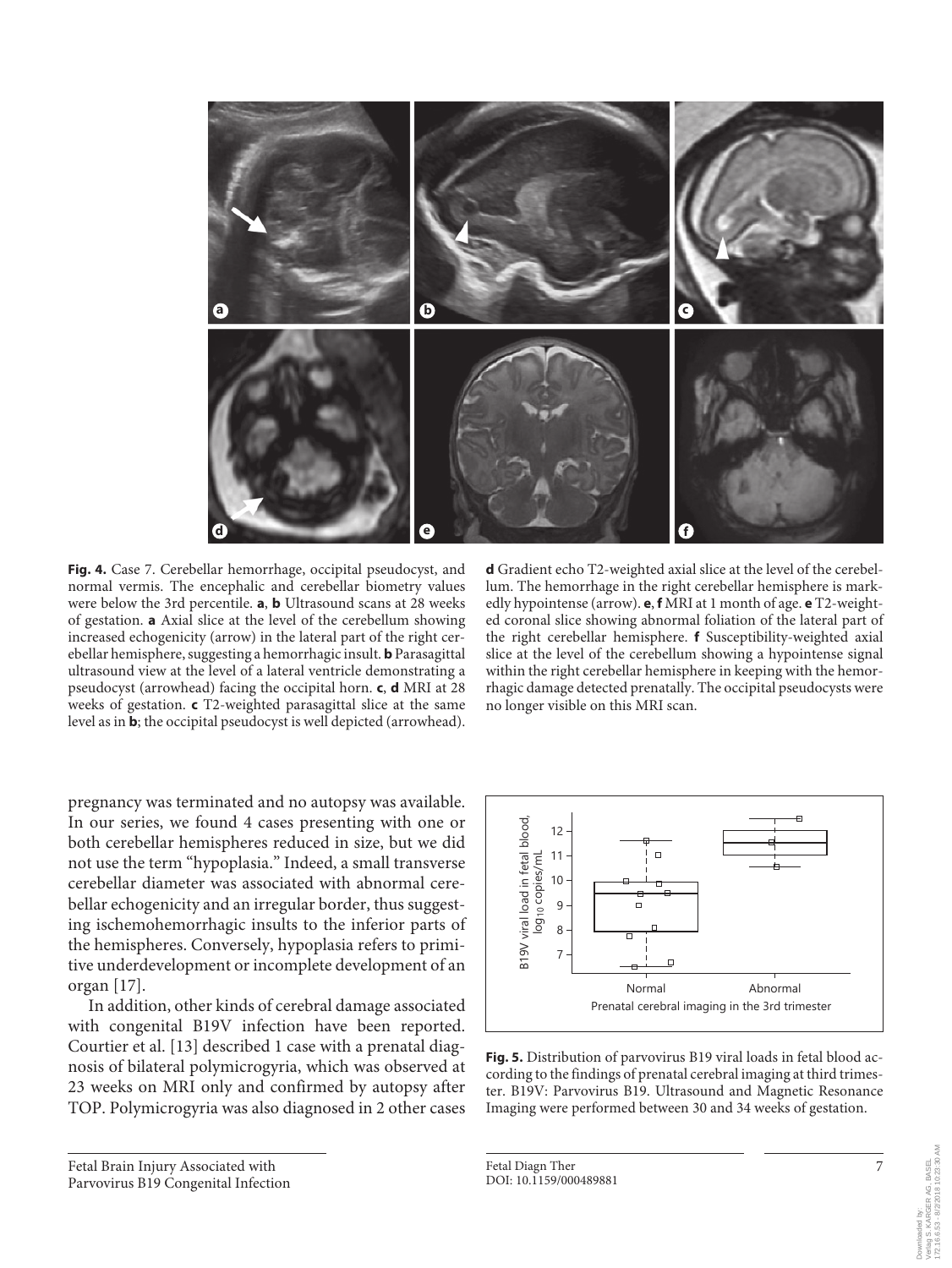|                                                                 | Normal fetal<br>brain MRI result<br>$(n = 20)$ | Abnormal fetal<br>brain MRI result<br>$(n=7)$ | $\mathcal{P}$ |
|-----------------------------------------------------------------|------------------------------------------------|-----------------------------------------------|---------------|
| Severity and earliness of fetal anemia                          |                                                |                                               |               |
| Gestational age at first IUT, WG                                | $22(21-23)$                                    | $23(22-24)$                                   | 0.38          |
| Gestational age <24 WG at first IUT                             | 13/20 (65%)                                    | 4/7(57%)                                      | $\mathbf{1}$  |
| Hb before first IUT, g/dL                                       | $3.0(2.2-3.8)$                                 | $2.9(2.3-5.2)$                                | 0.90          |
| Hb before first IUT <2.0 g/dL                                   | $6/20(30\%)$                                   | 1/6(14%)                                      | 0.63          |
| Fetal hydrops                                                   | 15/20 (75%)                                    | 6/7(86%)                                      | $\mathbf{1}$  |
| Reticulocytes, $\times 10^3/\text{mm}^3$                        | $39.0(9.3-59.1)$                               | $23.0(12.7-33.4)$                             | 0.25          |
| Reticulocyte count <10% of red blood cell count                 | 5/12(42%)                                      | 4/7(57%)                                      | 0.65          |
| Number of IUTs $\geq$ 2                                         | 5/20(25%)                                      | 4/7(57%)                                      | 0.18          |
| Viral activity                                                  |                                                |                                               |               |
| Platelet count, $\times 10^3/\text{mm}^3$                       | $67(44-90)$                                    | $49(34-64)$                                   | 0.19          |
| Platelet count $<$ 50 $\times$ 10 <sup>3</sup> /mm <sup>3</sup> | 5/18(28%)                                      | 4/7(57%)                                      | 0.21          |
| Viral load in fetal blood, log <sub>10</sub> copies/mL          | $9.5(7.8-10.0)$                                | $11.5(10.5-12.5)$                             | 0.05          |
| Viral load in amniotic fluid, log <sub>10</sub> copies/mL       | $7.8(7.3-8.3)$                                 | $7.4(7.0-7.8)$                                | 0.18          |
| Hemodynamic changes related to IUT                              |                                                |                                               |               |
| Hemoglobin level increase at first IUT, g/dL                    | $7.8(5.8-8.7)$                                 | $7.2(5.4-9.1)$                                | 0.61          |
|                                                                 |                                                |                                               |               |

**Table 3.** Association between clinical and biological parameters related to fetal parvovirus B19 infection and the cerebral lesions diagnosed on fetal MRI in the 3rd trimester: univariate analysis

Clinical and biological parameters are expressed as the median with 1st and 3rd interquartile range in parentheses. Significant effects were based on the  $\chi^2$  test to compare categorical variables, and Fisher's exact test was used when the assumptions of the  $\chi^2$  test were violated. Continuous variables were compared with the Wilcoxon rank-sum test because their distributions were not parametric. IUT, intrauterine transfusion; Hb, hemoglobin; WG, weeks of gestation.

of full-term live births. The first child was treated with IUT at 18 weeks and was reported to have a normal early development at 1 year of age [18]. The second child had normal prenatal ultrasound results until 39 weeks, when enlarged cerebral ventricles and enlarged heart chambers were noted. He was born with severe anemia and presented with seizures and neurodevelopmental impairment [14]. In an additional case report, a woman underwent a caesarean section at 27 weeks for mirror syndrome caused by fetal hydrops secondary to infection with B19V [19]. The child died at 9 h of life from a severe respiratory distress syndrome. On autopsy, B19V genomic DNA was found in the multinucleated giant cells and solitary endothelial cells scattered in the frontal lobes. Furthermore, Katz et al. [20] reported 2 cases of hydrocephalus associated with B19V infection, with neonatal deaths following emergency cesarean sections without IUT at 28 and 34 weeks. There are also numerous reports of isolated cases of cerebral anomalies associated with B19V infection in children and adults, such as encephalitis, encephalopathy, meningitis, meningoencephalitis, ataxia, seizures

[21, 22], and cerebral ischemic stroke involving endothelial lesions of the cerebral arteries [23, 24]. However, the underlying pathogenic effect of B19V on cerebral tissues has not been demonstrated yet. In children and adults, several possible mechanisms of pathogenesis including direct infection and indirect/epigenetic, reactivation, and autoimmune/inflammatory cytotoxicity, as well as effects due to infection of other organs, have been suggested. In large studies, B19V DNA has been detected in two different regions of the brain including the dorsolateral prefrontal cortex and the cerebellum [25]. Replication of B19V leads to expression of its NS1 protein. B19V NS1 has been shown to induce apoptosis in permissive and nonpermissive cell types. Thus, NS1-induced cytotoxicity is likely a major mechanism by which B19V could cause cerebral lesions [25, 26]. This hypothesis of direct cytotoxicity is supported by the case reports of neonates presenting with cerebral lesions associated with congenital B19V infection and who did not receive any IUT [13, 14, 19, 20]. In our series, the head circumference and transverse cerebellar diameter were already below the 5th per-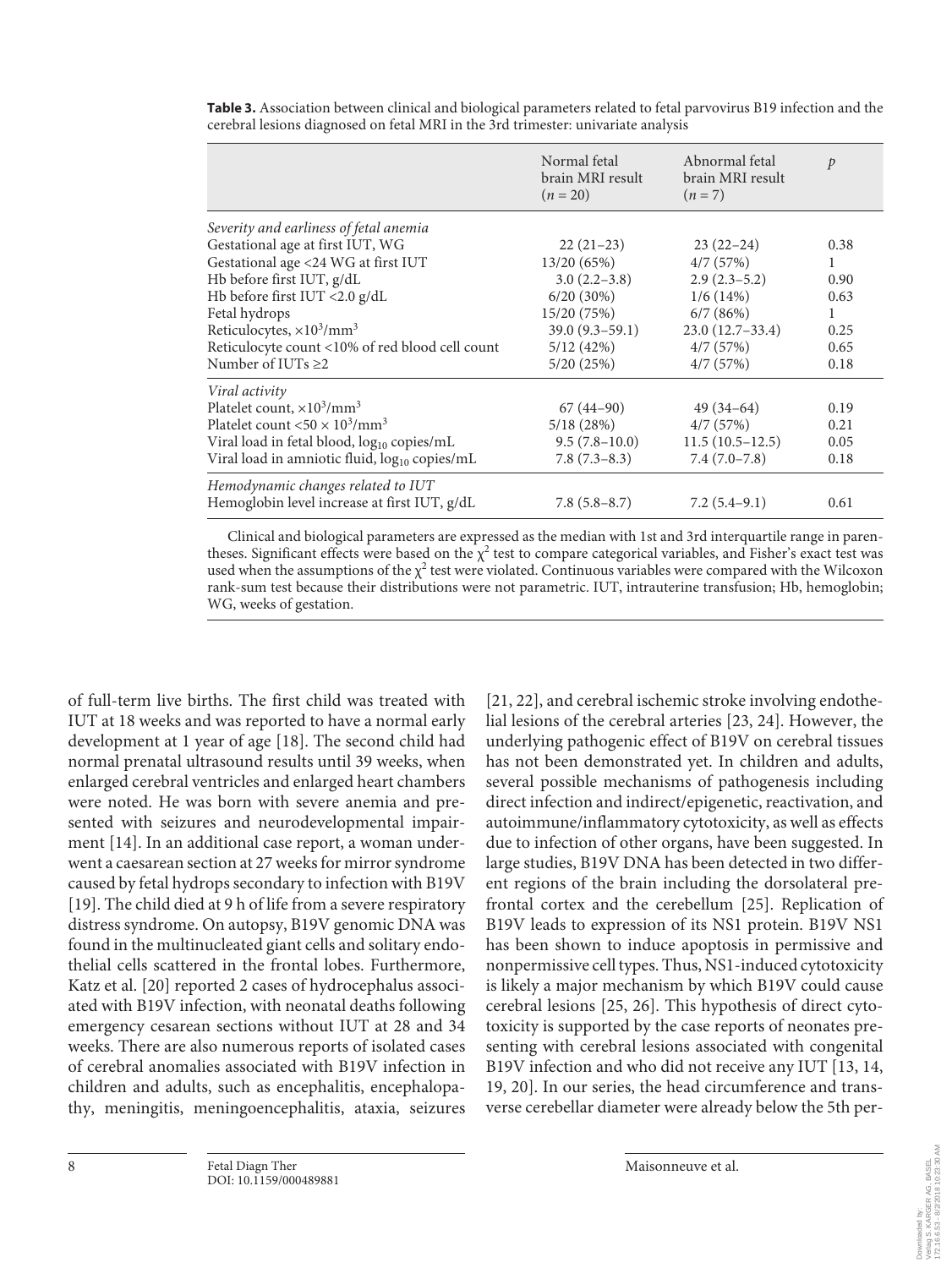centile before IUT in 3 and 2 cases, respectively. However, there was no contributive neuropathological examination in this series to support our hypothesis of B19V neurotropism – especially for the cerebellum, because the fetal brains were too macerated to perform neuropathological examinations in case of IUFD and because the parents did not request an autopsy in case of TOP for cerebellar anomalies.

In terms of prenatal counseling, the following information was provided to the parents according to the type of cerebral lesion: in case of hemispheric unilateral and stable lesions of the cerebellum, the prognosis was considered favorable in the first years of life; in case of vermis impairment, the increased risk of poor neurological prognosis was explained [27]. Indeed, according to a few reported cases, cerebral damage secondary to congenital B19V infection seems to carry a prognosis similar to that of other etiologies of cerebellar injury. In their series of 28 children treated with IUT in the context of B19V infection, de Jong et al. [9] found severe neurodevelopmental impairment in 3 children. One postnatal MRI performed on one of these children revealed atrophy of the cerebellar vermis. Similarly, in another cohort of 16 children under long-term follow-up, 2 children presented with severe developmental delay, including one with a postnatal MRI showing atrophy of the cerebellar vermis [8].

Since the pathophysiological mechanisms of brain injury induced by fetal B19V infection remain unclear in the literature [9, 11], our aim was to explore the hypotheses that have been previously suggested: (1) fetal cerebral injuries could be caused by ischemic stroke associated with severe anemia, similar to cases of severe fetal anemia associated with red blood cell alloimmunization [28–30]; (2) cerebral injuries could be linked to a direct effect of B19V [19]; and (3) cerebral injuries could be related to hemodynamic changes in cerebral blood flow when IUTs are performed, with sudden high increases in hemoglobin level [11, 12].

In our study, the viral load in FB was the only factor appearing to be correlated with the occurrence of brain lesions. This supports the hypothesis of direct cerebral injury caused by the virus. Besides, an association between viral activity and cerebral lesions was also found for congenital cytomegalovirus infection: Fabbri et al. [31] demonstrated that a viral load >30,000 copies/mL in FB was associated with symptomatic fetuses (prenatal cerebral ultrasound or MRI alterations, extracerebral ultrasound alterations, hearing impairment, jaundice, and low birth weight). We did not find any correlation between cerebral anomalies and levels of viral load in AF, which

was also not found in cytomegalovirus congenital infections [32]. Viral load in AF reflects an accumulation of the virus and depends on fetal diuresis and the time elapsed between infection and amniocentesis.

Our results concerning the absence of an association between severe anemia or thrombocytopenia and brain anomalies are in line with the study by Nagel et al. [8]. In their study on 24 transfused fetuses, the median fetal hemoglobin concentration was 4.5 g/dL and the platelet count  $79 \times 10^9$ /L before IUT. Among the 16 survivors included in the follow-up, 5 children demonstrated delayed psychomotor development (2 mild and 3 severe delays). Neurodevelopmental status was not correlated with pre-IUT hemoglobin, platelet, or blood pH values.

Finally, although the authors of two studies [11, 12] speculated that hemodynamic change related to the severe anemia and subsequent IUT could have led to hemorrhagic reperfusion injury to the cerebellar germinal zones, our results did not find that a surge in hemoglobin level at the first IUT was associated with brain injury. However, the cerebellum is a rapidly growing, vulnerable brain structure with fragile developmental layers and vulnerable capillaries that can easily rupture, resulting in cerebellar hemorrhage. In preterm infants, hemodynamic factors/changes seem to play a role in the development of these hemorrhages [33]. There are likely many possible mechanisms, both direct and indirect, by which viruses such as B19V may contribute to neuropathology.

The strengths of our study include the fact that it comprised a consecutive series of cases evaluated at a single reference center involving experienced operators [34] and the detailed collection of pregnancy data, hematologic data, and ultrasound and cranial MRI findings in the 3rd trimester. To our knowledge, this is the first study that correlates hematologic and virological data, fetal ultrasound and MRI in the 3rd trimester, and neurodevelopmental status [8, 9].

The limits of our study are the small sample size of the cohort and the absence of contributive neuropathological examinations in case of cerebellar anomaly. Among the fetuses with cerebral abnormalities, viral load assessments were performed on FB in 3 cases and on AF in 4 cases. Moreover, the follow-up for neurodevelopmental assessment comprised only 5 infants of the 6 who had presented with fetal cerebral anomalies and were born alive. A longer follow-up is needed to rule out any neurodevelopmental impairment at an older age.

172.16.6.53 - 8/2/2018 10:23:30 AM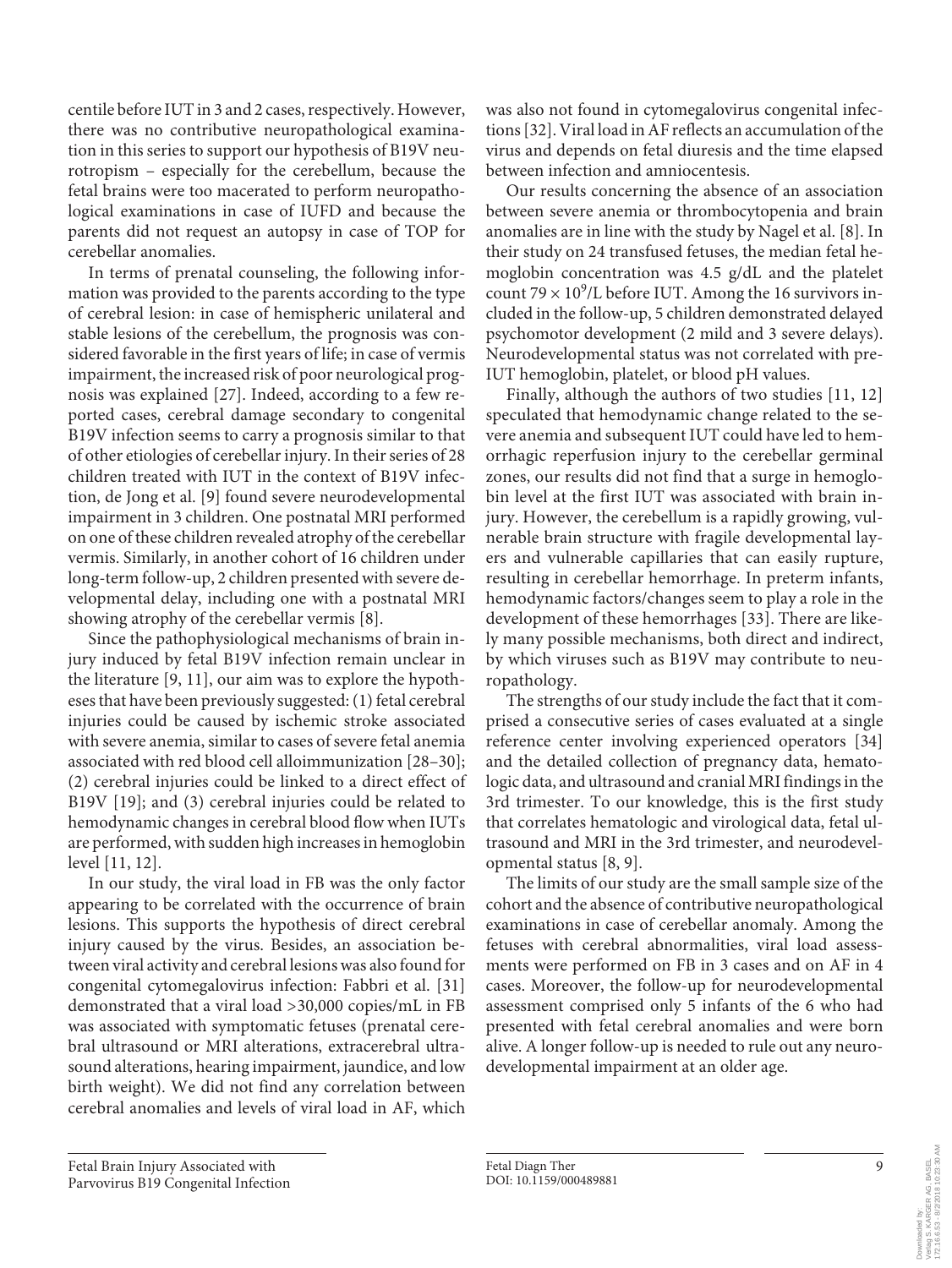#### **Conclusions**

In our series of 27 fetuses transfused for B19V infection and evaluated by cerebral MRI in the 3rd trimester, 26% presented with cerebral abnormalities such as a cerebellar biometry below the 3rd percentile and uni- or bilateral cerebellar hemorrhage. In this study, the only factor that appeared to be associated with fetal brain lesions was a high viral load in FB.

Our findings emphasize the importance of prenatal identification of brain abnormalities after fetal B19V infection. The cerebellum should be carefully examined by fetal MRI in infected fetuses, particularly following IUT. Long-term follow-up of children with and without cerebral anomalies is mandatory to explore their neurodevelopment and the correlation with cerebellar anomalies.

#### **Statement of Ethics**

The subjects' parents have given their informed consent and the study protocol has been approved by our institutional committee.

#### **Disclosure Statement**

The authors report no conflict of interest and no financial support for this research.

#### **References**

- 1 Enders M, Weidner A, Zoellner I, Searle K, Enders G: Fetal morbidity and mortality after acute human parvovirus B19 infection in pregnancy: prospective evaluation of 1,018 cases. Prenat Diagn 2004;24:513–518.
- 2 Morel O, Chagnaud S, Laperrelle J, Clément D, Malartic C, Akerman G, et al: Parvovirus B19 in pregnancy: literature review (in French). Gynecol Obstet Fertil 2007;35:1095– 1104.
- 3 Gratacós E, Torres PJ, Vidal J, Antolín E, Costa J, Jiménez de Anta MT, et al: The incidence of human parvovirus B19 infection during pregnancy and its impact on perinatal outcome. J Infect Dis 1995;171:1360–1363.
- 4 de Jong EP, de Haan TR, Kroes AC, Beersma MF, Oepkes D, Walther FJ: Parvovirus B19 infection in pregnancy. J Clin Virol 2006;36:  $1 - 7$ .
- 5 Crane J, Mundle W, Boucoiran I; Maternal Fetal Medicine Committee: Parvovirus B19 infection in pregnancy. J Obstet Gynaecol Can 2014;36:1107–1116.
- 6 de Haan TR, van den Akker ES, Porcelijn L, Oepkes D, Kroes AC, Walther FJ: Thrombocytopenia in hydropic fetuses with parvovirus B19 infection: incidence, treatment and correlation with fetal B19 viral load. BJOG 2008; 115:76–81.
- 7 Ornoy A, Ergaz Z: Parvovirus B19 infection during pregnancy and risks to the fetus. Birth Defects Res 2017;109:311–323.
- 8 Nagel HT, de Haan TR, Vandenbussche FP, Oepkes D, Walther FJ: Long-term outcome after fetal transfusion for hydrops associated with parvovirus B19 infection. Obstet Gynecol 2007;109:42–47.
- 9 de Jong EP, Lindenburg IT, van Klink JM, Oepkes D, van Kamp IL, Walther FJ, et al: In-

trauterine transfusion for parvovirus B19 infection: long-term neurodevelopmental outcome. Am J Obstet Gynecol 2012;206:204. e1–e5.

- 10 Dembinski J, Haverkamp F, Maara H, Hansmann M, Eis-Hübinger AM, Bartmann P: Neurodevelopmental outcome after intrauterine red cell transfusion for parvovirus B19-induced fetal hydrops. BJOG 2002;109: 1232–1234.
- 11 Glenn OA, Bianco K, Barkovich AJ, Callen PW, Parer JT: Fetal cerebellar hemorrhage in parvovirus-associated non-immune hydrops fetalis. J Matern Fetal Neonatal Med 2007;20: 769–772.
- 12 Sanapo L, Wien M, Whitehead MT, Blask A, Gallagher M, DeBiasi RL, et al: Fetal anemia, cerebellar hemorrhage and hypoplasia associated with congenital Parvovirus infection. J Matern Fetal Neonatal Med 2017;30:1887– 1890.
- 13 Courtier J, Schauer GM, Parer JT, Regenstein AC, Callen PW, Glenn OA: Polymicrogyria in a fetus with human parvovirus B19 infection: a case with radiologic-pathologic correlation. Ultrasound Obstet Gynecol 2012;40:604–606.
- 14 Schulert GS, Walsh WF, Weitkamp JH: Polymicrogyria and congenital parvovirus B19 infection. AJP Rep 2011;1:105–110.
- 15 Mari G, Deter RL, Carpenter RL, Rahman F, Zimmerman R, Moise KJ Jr, et al: Noninvasive diagnosis by Doppler ultrasonography of fetal anemia due to maternal red-cell alloimmunization. Collaborative Group for Doppler Assessment of the Blood Velocity in Anemic Fetuses. N Engl J Med 2000;342:9–14.
- 16 International Society of Ultrasound in Obstetrics and Gynecology Education Committee: Sonographic examination of the fetal cen-

tral nervous system: guidelines for performing the "basic examination" and the "fetal neurosonogram." Ultrasound Obstet Gynecol 2007;29:109–116.

- 17 Garel C: Posterior fossa malformations: main features and limits in prenatal diagnosis. Pediatr Radiol 2010;40:1038–1045.
- 18 Pistorius LR, Smal J, de Haan TR, Page-Christiaens GC, Verboon-Maciolek M, Oepkes D, et al: Disturbance of cerebral neuronal migration following congenital parvovirus B19 infection. Fetal Diagn Ther 2008;24:491–494.
- 19 Isumi H, Nunoue T, Nishida A, Takashima S: Fetal brain infection with human parvovirus B19. Pediatr Neurol 1999;21:661–663.
- 20 Katz VL, McCoy MC, Kuller JA, Hansen WF: An association between fetal parvovirus B19 infection and fetal anomalies: a report of two cases. Am J Perinatol 1996;13:43–45.
- Yoto Y, Kudoh T, Haseyama K, Tsutsumi H: Human parvovirus B19 and meningoencephalitis. Lancet 2001;358:2168.
- 22 Barah F, Whiteside S, Batista S, Morris J: Neurological aspects of human parvovirus B19 infection: a systematic review. Rev Med Virol 2014;24:154–168.
- 23 Guidi B, Bergonzini P, Crisi G, Frigieri G, Portolani M: Case of stroke in a 7-year-old male after parvovirus B19 infection. Pediatr Neurol 2003;28:69–71.
- 24 Fullerton HJ, Luna JM, Wintermark M, Hills NK, Tokarz R, Li Y, et al: Parvovirus B19 infection in children with arterial ischemic stroke. Stroke 2017;48:2875–2877.
- 25 Grant JK, Yin NC, Zaytoun AM, Waseem H, Hobbs JA: Persistent adeno-associated virus 2 and parvovirus B19 sequences in post-mortem human cerebellum. Cerebellum 2009;8: 490–498.